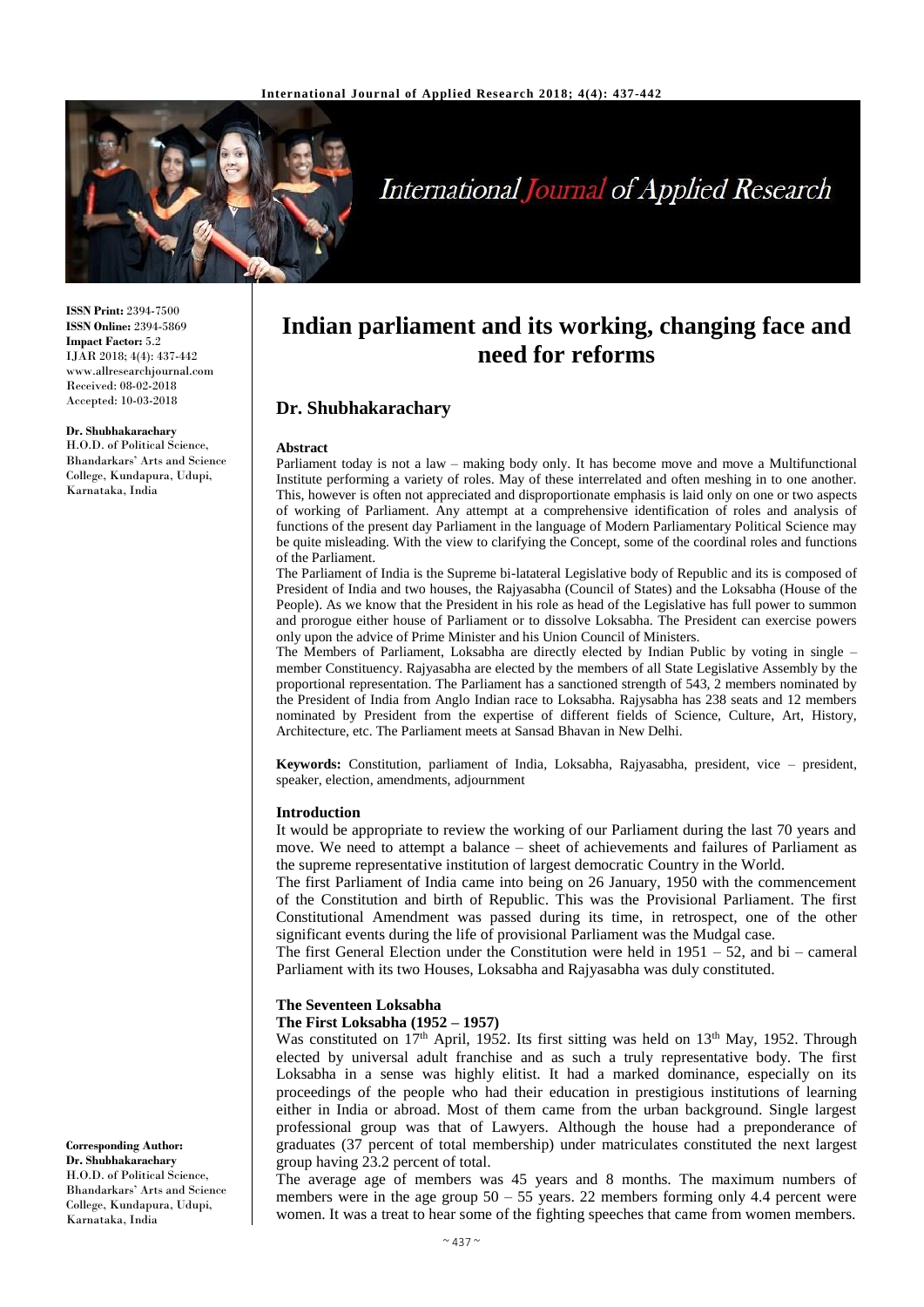Renu Chakravarthay a communist members from West Bengal distinguished herself as a great debater in the house having strong yet feminine and musical voice. She individually took the maximum time of the house. Other important lady members were Suchetha Kripalani, Rajkumari Amrith Kaur, Tarakeshwari Sinha and Vijayalakshmi Pandit.

Although with 364 of the 499 members being from the Congress alone, it was clearly a situation of one party dominance but it could not be said that opposition was inefficient or was rendered ineffective by the large majority of the Congress. The actual practice it always asserted itself and made it presence felt on every important occasion on many matters. The Congress could not afford to ignore the opinion of opposition members.

The first Loksabha consisted of some of the most distinguished men and outstanding Parliamentarians, all adopted Parliamentary procedure, talented, accomplished and skilled in the art of Parliamentary debate. Ex. – Nehru, Purushottam Das Tandon, Harekrushna Mehtab, S. K. Patil, N. V. Gadgil, Swaransing, R. Yen. Kataraman, N. G. Ranga, Set Govind Das, Thakurdas Bgargava.

The list of members from opposition side was also no less impressive. It consisted of freedom fighters and powerful debaters of high order. Such as Acharya Kripalani, Ashok Mehtha, Dr. S.P. Mukarjee, A. K. Gopalan, H. N. Mukarjee, N.C. Chatterjee, R. Chakravarthy, Meghanand Saha, H. V. Kamath, Sardar Hukum Singh and others.

The first Loksabha taking first step towards rebuilding and rehabilitating the Country's economy on new basis. Legislation was adopted as the chief instrument of socio – economic engineering. It occupied about 43 percent of total time of sitting. Large number of legislative measure ushering in great reforms in the social, economic and political fields. 7 private members' bills were passed. Loksabha passed Six Constitutional Amendment Acts.

#### **The Second Loksabha (1957 – 62)**

Deserved the credit of having given effect to a large number of Legislative members ushering in significant reforms in social, economic and political fields. Among the bills passed, four amended the Constitution. Two private members' bill passed. For the first time, there was a joint sitting of both the houses to resolve the dead lock in Dowry Prohibition Bill.

On the last day of Second Loksabha, Nehru remarked "Considering everything. We have done rather well and considering the State of the World today when every other day we read about coup d'états in various Countries, it was surprising how we have carried on in our Normal way". It was the tenure of Second Loksabha represented Golden Period in the history of Indian Parliamentary democracy.

#### **The Third Loksabha (1962 – 67)**

The Third Loksabha had 34 women members. Smt. Indira Gandhi became the first women Prime Minister of India. An interesting development was the law making function no move remained the major occupation of the house.

#### **The Forth Loksabha (1967 – 70)**

The Forth General Election marked a watershed in Indian politics. Although Congress Party retained absolute majority in the House, the losses that it had suffered were heaviest so for. The most important developments on political and Parliamentary scene in India. This period were the phenomenon of defection and party splits of the Congress Party losing its undisputed dominant position and of Non Congressism emerging as a rallying point and programme for the opposition parties.

The support of Smt. Indira Gandhi to V.V. Giri and his election as President battle between Smt. Gandhi and the Congress Syndicate, the controversy of conscience, discipline, split of Congress in the Gandhi Centenary Year (1969). The ouster of Moorgi Desai from Finance Ministership and Nationalization of major Banks all had their impact on functioning Loksabha. The defections started in the period. The House was dissolved prematurely on  $27<sup>th</sup>$  December, 1970 and thus life of only 3 years 9 months 10 days.

#### **The Fifth Loksabha (1971 – 77)**

It was significant eventful, some of the National and International events gave rise to serious debates, discussion and deliberations on the floor of the House. Simla Agreement in the wake of India's Triumphant Victory in Bangladesh war generated a very lively discussion on the floor of the House. As many of 19 Constitution Amendment Bills were passed. 35<sup>th</sup> and 36<sup>th</sup> Amendments that Sikkim was integrated with the Union.

Introduction of the pension scheme for former members of Parliament, Nagarwala issues, MISA and long debate on the important licence case and alleged role of Railway Minister Shri L. N. Mishra and Shri Tulmohan Ram. The later was said to have accepted a bribe.

While Proclamation of Emergency issued earlier in December 1971 following the Pakistan aggression was already operation the fresh Proclamation was issued by the President on 25<sup>th</sup> June, 1975 on the grounds of threatened International disturbances. Opposition leaders linked declaration of a fresh Emergency with Allahabad High Court's decision declaring the election of Smt. Indira Gandhi to the Loksabha void and disqualifying her "for being chosen as for being a member" of either Houses of Parliament or of any State Legislative for period of six years. After a 14 hour debate, Loksabha adopted the resolution approving the Proclamation of Emergency. The dissatisfaction with Emergency measures and the movement led by Jayprakash Narayan had made the opposition of the Congress Government very uncomfortable.

The fifth Loksabha left behind some bitter memories of Emergency Legislation, Administrative Excesses and Political Isolation of Smt. Indira Gandhi.

## **Sixth Loksabha (1977 – 79)**

1977 Election brought to power a Non – Congress Government. But it was a courageous decision on part of Smt. Indira Gandhi to accept the verdict gracefully, bow out of power and up hold highest norms of Parliamentary democracy. While the ruling party lost, freedom and democracy had won. The system had proved its legitimacy vibrance, resilience and vitality. It was established that even the most powerful could be defeated at the polls and transfer the power could be effected through Constitutional peaceful means.

The significant work done by 6<sup>th</sup> Loksabha included Amendment to Constitution  $(43<sup>rd</sup>)$  to revert to a five year term for Loksabha and State Assemblies instead of 6 years. The 42<sup>nd</sup> Amendment passed during the Emergency was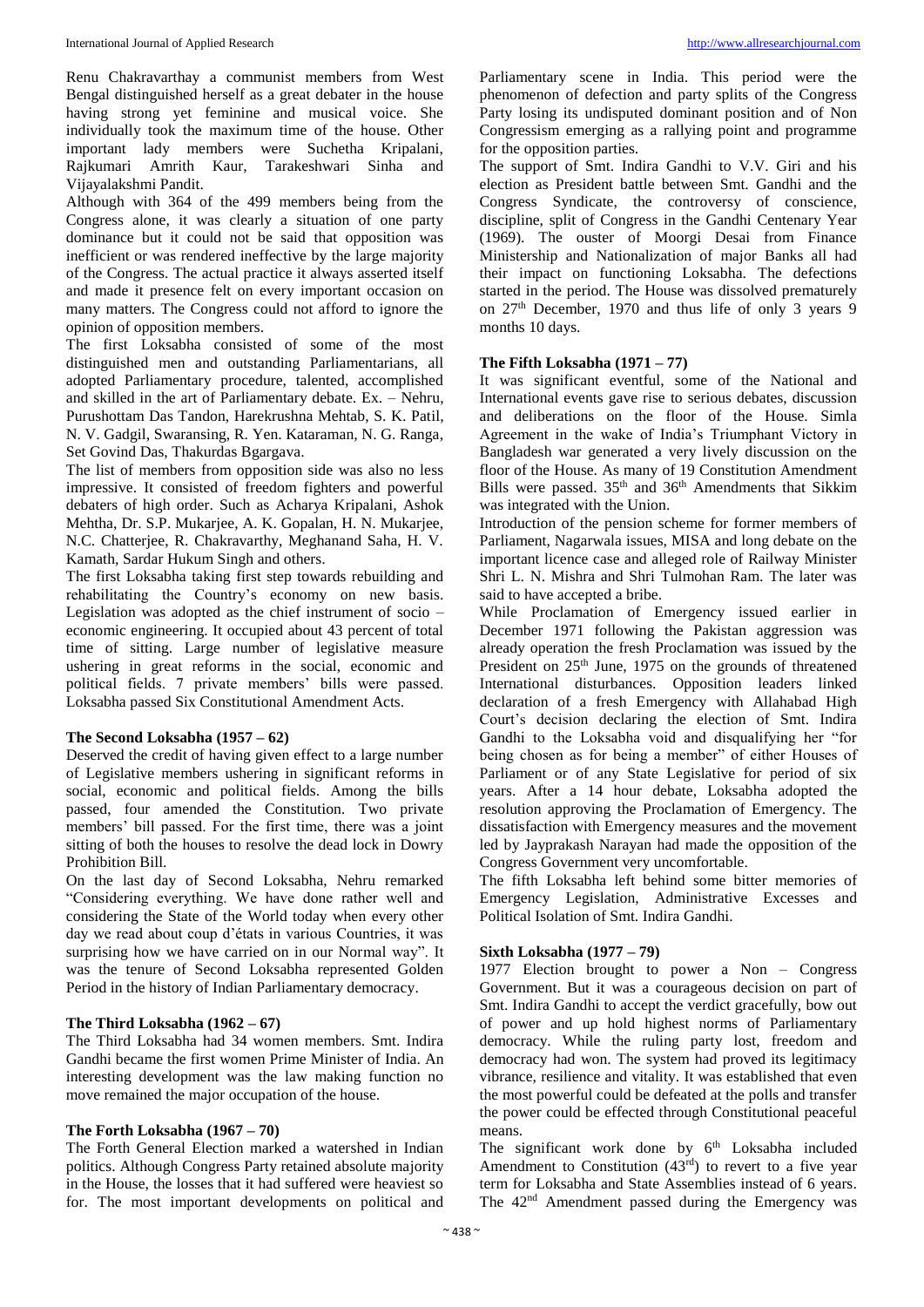inserted to Constitution. Almost entire period was dominated by Janatha Government trying to trace out and punish all those guilty of standing with Smt. Indira Gandhi and responsible for the 'atrocities and excesses' of the Emergency period. The Shah Commission inquiry, the Maruthi affairs, the privilege issue against Smt. Indira Gandhi and in one of them her warrant and arrest, jail and expulsion from the membership of the House all were part of the same exercise. Before Janatha Government could settle down to positive business serious fissures between the leaders and diverse group constituting the Janatha Party started coming the surface. Y.B. Chavan moved a vote of no – confidence in the Council of Minister headed by Morarji Desai. It brought another Non – Congress Council of Minister this time headed by Chaudhary Charan Singh who never faced the House and resigned. The 6<sup>th</sup> Loksabha was dissolved after remaining in existence for nearly two years and half only. The Janatha experiment had failed.

#### **The Seventh Loksabha (1980 – 84)**

Smt. Indira Gandhi back in the saddle. The Congress (I) had avenged its defeat of 1977. Almost all other parties were in bad shape. The single largest group (39.3%) in the Seventh Loksabha also continued to be that of "Agriculturists". In fact right from the first Loksabha onwards, the strength of agriculturists had been increasing in every successive House. The Mandal Commission Report which recommended 27 percent reservation for backward classes was discussed in the floor.

On 31<sup>st</sup> October, 1984 the whole Nation was shocked to learn of the dastardly assassination of Prime Minister Smt. Indira Gandhi by her own security guards. Shri Rajive Gandhi succeeded her as Prime Minister held under the shadow of the assassination of Smt. Indira Gandhi. The 1984 Elections gave a three – forth majority to the Congress. Which the party did not command even during Nehru's time.

#### **The Eighth Loksabha (1985 – 89)**

The Eighth Loksabha had a new look in the International year of Youth. India had her youngest Prime Minister. Also the House had some top stars from film world namely Amitabh Bachhan, Smt. Vijayanthi Bali and Sunil Dutt. The Eighth Loksabha had a distinction of having the largest proportion of educated members; more than 71 percent were graduates. As many as 13 Constitutional Amendment Bill were passed. 10 of these were finally enacted. During this time – reducing the voting age from 21 years to 18 years.

The Indian Post Office Bill, finally sent to the President, he returned to the Parliament to re consideration. The Muslim Women (Protection of rights of Divorce) Bill, 1986 generated lively discussion in the wake of the Shah Bano Case. And Bill was passed at a marathon sitting on  $5<sup>th</sup> - 6<sup>th</sup>$ May, 1986.

8<sup>th</sup> Loksabha witnessed the suspension of 63 members of the opposition on a single day  $15<sup>th</sup>$  March, 1989 for the remaining days of the week. The same was the case with discussion on matter relating to the purchase of the 155 mm. Howitzer guns from the Bofors Company of Sweden. A record of sorts was created when the House was adjourned 8 times on single day –  $20<sup>th</sup>$  July, 1989. These developments ultimately culminated in enemas resignation by opposition members from Loksabha. 124 members resigned their seats in the House.

#### **The Ninth Loksabha (1989 – 91)**

The Congress was still the largest single party. The number of parties represented was an all time record. There were as many as 24 parties. Also it was the first time that no party had secured a clear majority. A Minority Government of Janatha Dal was formed by Shri. Vishwanatha Pratap Singh with the support of B.J.P. and Left Parties from outside. 9<sup>th</sup> Loksabha had a unique distinction of having the single largest party the Indian National Congress (I) with 197 members – as the officially recognized opposition and former Prime Minister Shri Rajiv Gandhi as a Leader of Opposition with the rank of the Cabinet Minister to sit as the Leader of opposition in the Loksabha.

The situation of Jammu and Kashmir, Punjab, Assam dominated the proceedings. V.P. Singh announced in the two Housed his Government's "momentous decision of Social Justice" on the report of Mandal Commission. His announcement it was alleged was politically motivated, intense and massive agitation launched by the students, teachers, lawyers and others accompanied by self – immolation of young boys and girls on open streets virtually rocked the Loksabha.

V.P. Singh Government could not complete even a year in office, following the withdrawal of support by B.J.P. and its allies in retaliation against the Arrest of L.K. Advani and stoppage of his Ratha Yathra to Ayodhya for construction of Ram Temple. It was obvious that V.P. Singh had lost majority support in Loksabha. However re refused to resign and instead offered to prove his majority on the floor of the House. The motion of Confidence was defeated by 356 to 151 votes with 6 members abstaining. This established another record. The President invited Chandra Shekar to form a new Government. But his minority Government also was short lived. President dissolving the 9<sup>th</sup> Loksabha.

The biggest causality during  $9<sup>th</sup>$  Loksabha period was institutional, the rules, conventions and time honoured tradition in many aspects were given a go by. There were more than the usual instances of Pandemonium, noisy and uproarious scenes, walk – outs, crowding in the well of the House, rising slogans, frequent adjournments. Madhu Limaye said "entire tenure of 9<sup>th</sup> Loksabha was disappointing and the last day was a day of National shame". Besides this 18 Bills were passed again without discussion. The 9<sup>th</sup> Loksabha tenure was brief experiment of minority Government run with outside support having flopped.

## **The Tenth Loksabha (1991 – 96)**

10<sup>th</sup> Loksabha was constituted under the shadow of the grim tragedy of the most gruesome and ghastly assassination of the former Prime Minister Shri. Rajiv Gandhi who was not only a candidate of Loksabha membership but also the most likely person to take over as Prime Minister after the Elections. 10 General Election was the most brutal and violent Election in Indian History. Congress (I) emerged as by far the largest party in the House. But a little short of absolute majority to form a stable Government on its own. The sympathy generated as a result of assassination of Rajiv Gandhi did add a few seats to Congress (I) tally, but it was not enough. The party was almost completely rousted from two other most populous State U.P. and Bihar. The unanimous Election P.V. Narasimha Rao first as the President of Congress Party and then elected as leader of Congress Parliamentary Party and his appointment as the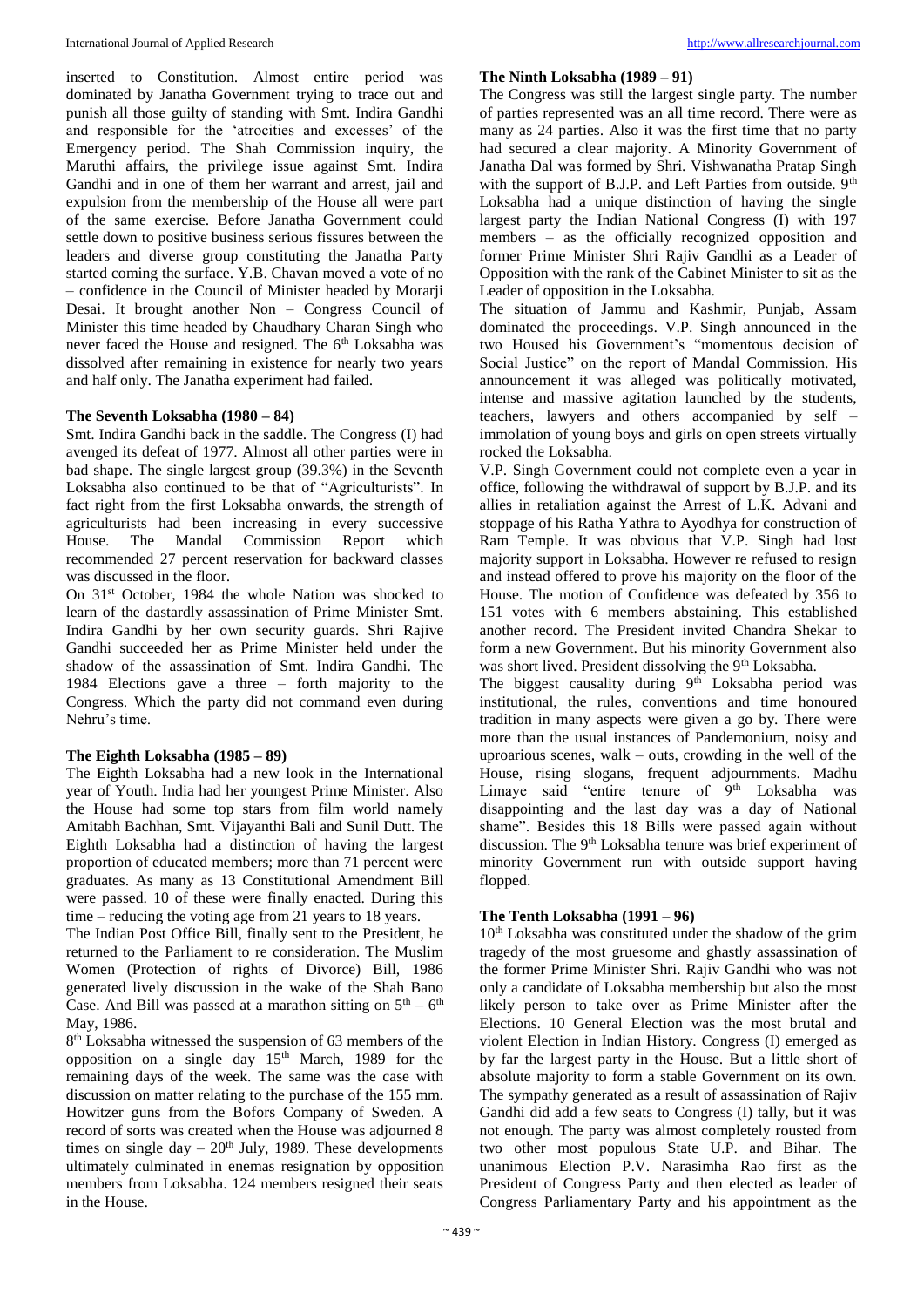first Prime Minister of India from southern States strengthened the integration sentiment.

P.V. Narasimha Rao acquired simple majority largely through managing splits in opposition parties.  $10<sup>th</sup>$ Loksabha's noteworthy development was that of setting up fully fledged system of 17 Departmental Standing Parliamentary Committees.

#### **The Eleventh Loksabha (1996 – 1997)**

In 11<sup>th</sup> Loksabha as many 28 political parties were represented in the House. It saw 3 Governments and Prime Minister Come and go. Atal Bihari Vajpayee for 13 days followed by H.D. Devegowda and Indra Kumar Gujral. It was a strange phenomenon that the two parties in the House. The B.J.P. and the Congress were outside the Government whole some  $13 - 14$  Tiny Parties of diverse and opposite. Persuasion Cobbled majorities in the lust for sharing the spoil of power. Both H.D. Devegowda and Indra Kumar Gujral was member of Rajyasabha. During the short life of the 11th Loksabha there were as many as four confidence motions from the Prime Minister themselves.

Indiscipline, disorder and pandemonium resulting in House not being allowed to function and getting repeatedly adjourned become routinised but the show lasted only 18 months. Be it as it may the 11<sup>th</sup> Loksabha will be remembered for electing to the office of the Speaker for the first time a member of the opposition. P.A. Sangma, who was also the first tribal, the first Christian and youngest ever Speaker. At his initiative a special 6 days session of the two Houses was held to commensurate the Golden Jubilee of India's Independence. For the first time in the history of Parliament the Speaker delivered a speech in the House. He gave a clarion call from the chair for a second freedom struggle.

#### **The Twelfth Loksabha (1998 – 1999)**

12<sup>th</sup> Loksabha also no party could secure a clear majority. A BJP led coalition Government headed by Atal Bihari Vajpayee was formed, but it could last only 13 months. Since no alternative Government could be formed fresh Election had to be called. So this is become the shortest lived Loksabha. The major development is was presentation of Budget at 11 a.m. instead of 5 p.m. For the first time a member of the Scheduled Castes, Ganti Mohana Chandra Balayogi of Telagu Desham Party elected as Speaker.

#### **The Thirteenth Loksabha (1999 – 2004)**

Atal Bihari Vajpayee formed NDA Coalition Government of some 23 parties together, which despite many stresses and strains and succession of crisis is continuing and proving considerably stable with no alternative sight. The prevention of Terrorism Bill was passed in March 2003 in the joint sitting of the Parliament. The Golden Quadrilateral is a National Highway Network connecting most of the major industrial, agriculture and cultural centre of India. It connects major Metro Cities of India, Delhi, Kolkata, Mumbai and Chennai. It is the largest Highway Project in India, it was planned by 1999, launched in 2001 and completed in 2012.

Vajpayee tries to make good relations with Pakistan; he travelled by bus to Lahore in 1999.

The Kargil War – India won the Kargil war which outbreak in May to July 1999 in Kargil District of Kashmir and elsewhere Line of Control.

#### **The Fourteenth Loksabha (2004 – 2009)**

14th Loksabha convened after the Indian General Election held in 4 phases during the  $20<sup>th</sup>$  April to May 2004. Which lead to the formation of the first Dr. Man Mohan Singh Government. Indian National Congress lead United Progressive Alliances won 62 more seats than the previous Loksabha.

During this period India and USA Nuclear Co-operation was approved in USA relating to the Nuclear Supplier Group. And India approved the Non – Proliferation Enhancement Act on October 8, 2008. This agreement between the Indian Foreign Minister Pranabh Mukarjee and USA Counter Part Condoleezza Rice on October 10, 2008. But left parties were against the  $123$  agreements. They moved no – confidence motion against the Government but they failed to get majority.

14th Loksabha witnessed the 2G Spectrum Scam that the political and private officials under the UPA Coalition Government in India were accused of committing. It was claimed that the magnitude of the scam was 2,867,800,000,000 Rupees. The Union Government of that time was accused of undertaking mobile telephone companies for frequency allocation licenses, which they used to create 2G Spectrum subscription for the Cell Phones. The Comptroller and Auditor General of India exposed the Scam. The Minister of the United Progressive Alliance Government A. Raja and Kanimozhi were prime accused.

In 2005 Operation Duryodhana was the code name of a string operation, which captured on camera. The eleven members of the Parliament of India accepting money to table questions on the floor of the Parliament, it defame of the Indian Parliament.

#### **The Fifteenth Loksabha (2009 -2014)**

The members of the  $15<sup>th</sup>$  Loksabha were elected during 2009 General Elections in India. The Indian National Congress led the United Progressive Alliances, won 44 more seats than the previous Loksabha.

It is the second innings of the Dr. Man Mohan Singh Government. It introduced a total 222 Bills in the 15<sup>th</sup> Loksabha. But out of this 165 Bills were passed by the House.

Smt. Meira Kumar, Parliament member and Congress Party member elected as the Speaker of the Loksabha. Smt. Sushma Swarj was the Opposition Party leader at the time and Smt. Sonia Gandhi was the leader of the United Progressive Alliance Government.

The outgoing term of the House was the most disrupted and wasted in Independent India with the 'Pepper Spray' incidents in the Last Session making a new law in Parliamentary Conduct. There was also uproar galore on the demand for resignation of the Prime Minister Dr. Man Mohan Singh in the Coal Block Allocation Scam.

The Telangana Bill creating the  $29<sup>th</sup>$  State of India was passed in the last week on the Last Session of Loksabha.

The 15<sup>th</sup> Loksabha has also seen immediate disqualification of the RJD Chief Sri Lalu Prasad Yadav after their conviction in the Fodder Scam, even though scams and scandals, including the Common Wealth Game Scandal and Adarsha Housing Scam led to the disruption.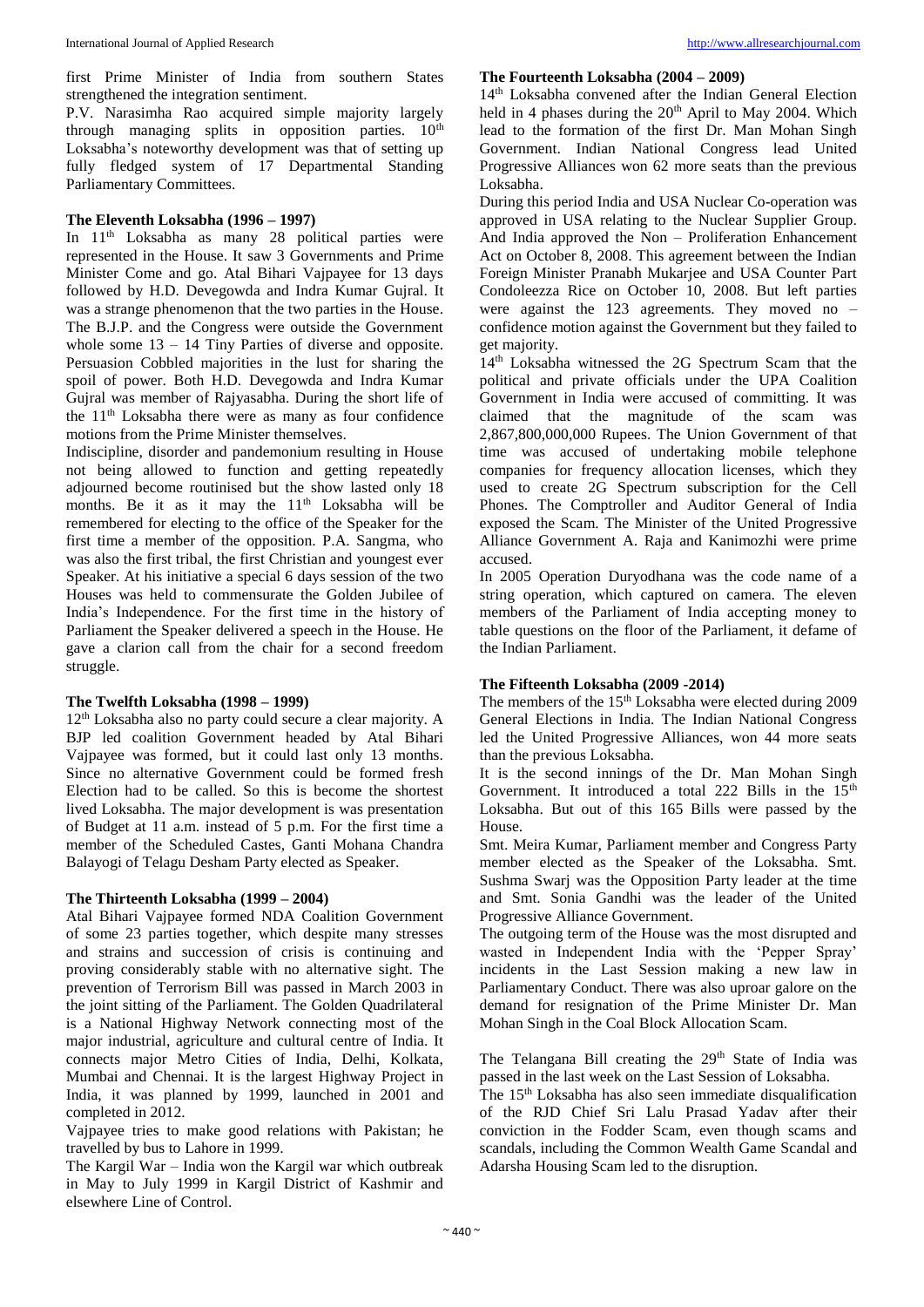#### **General Review**

A General view of development in Parliamentary Institutions since the first Loksabha reveals some very interesting and some disturbing facts. The number of days on which the House of Parliament sit each year and the time that in devoted to transacting business has come down considerably in recent years. In the face of disturbances and shouting the Houses have to be adjourned frequently. Even in Parliamentary circles now it is widely recognized that the ugly scenes of indecorous behavior, indiscipline, pandomenta etc. It lead to waste of precious Parliamentary time loss of respect for the supreme representative institution of the people.

Parliament was conceived as the legislature or the Law making body, but of late Law making has ceased to be even the most important of its functions, either qualitatively or quantitatively ……. About 48 percent, it has come down to occupy less than 14 percent of its time.

The character of Parliament has also changed as a result of changes in membership composition. In the early years our Parliament could legitimately boast of having some very outstanding and accomplished Parliamentarians, who could do honour today Parliament of the World. Ex. Acharya Krupalani, Dr. Ram Manohar Lohia, Vajpayee, Jayaprakash Narayana, Nehru, H. V. Kamath, Dr. B.R. Ambedkar, etc.

For the first 30 years of Independence Congress remained the dominant party with an undisputed majority, interestingly however the opposition while small in number was more effective and had greater impact in earlier years. Perhaps it was so because of the high quality and character of membership on both sides and largely because a stable Government and secure leadership could show greater magnanimity and accommodate opposition viewpoints without losing face.

In earlier Loksabha there was much greater emphasis on discussion of National and International issues. Regional issues and Local problems were left to be taken up in the State Legislature. People would flock to hear Nehru initiative debates on International situation, on Foreign Affairs which followed high level discussions from National angle. It seems that gradually but increasingly more regional and even local problems are coming to acquire greater relevance and importance for our members.

The representative democracy Parliamentary Institutions have endured in India for five decades is a great tribute to their strength and resilience. In recent years quite some thinking and debate about decline of Parliament, devaluation of Parliamentary authority deterioration in the quality of members, poor levels of participation. Today one notices a certain cynicism towards Parliamentary Institutions and as erosion in respect for Parliamentary process. The legislators as evidenced by poor quality of debates, and attendance in the Legislatures, unruly behavior of members.

Parliament and Parliamentarians has become a fashion with self – proclaimed intellectuals. This has to be deprecated because other institutions have perhaps declined more. Today we are in situation where sanctity of means has lost all value, meaning and relevance. If dacoits, smugglers, gangsters and foreign agents can help put us or sustain us in power, we are prepared to compromise with them. We do not hesitate to buy stability of our chairs by bringing fellow legislators. The people feel that the new breed of politicians in all parties are selfish, power hungry, greedy, dishonest hypocrites and power merchants for whom the Nation

comes lost and the welfare of the people is at the bottom of the priorities.

#### **Need for Reforms**

It seems to have been made to examine and analyze what really plagues Parliament or find out reason for erosion of traditional authority, high esteem and glory of the Institutions of Parliament. We must deliberate on the highest priority basis why things have come to such a pass. Something can still be done to restore the legislatures to their old glory and bring about a renaissance of democratic faith and Parliamentary culture.

The information explosion, the technological revolution, the growing magnitude and complexities of modern administrations cost upon Parliament other vastly extended responsibilities, inadequacy of time, information and expertise with Parliament results in poor quality Legislation and unsatisfactory Parliamentary surveillance over administration, inadequacy of causation and training in the sophisticated members of Parliamentary policy and working procedure of modern Parliamentary Institutions have adversely affected the performance both the Legislators and Bureaucratese. Little efforts has been made this for to develop the essential pre – requisites for the success of the Parliamentary party – discipline, character high sense of public morality, ideology oriented two party system and willingness to hear minority views.

It would be necessary to reform the electoral system and the political party system, what is needed is a holistic approach to electoral reforms and comprehensive legislation for the purpose.

We have to be clear about the precise need, direction and reforms that would be desirable at present. It is obvious that more tinkering first – aid repairs and trifling cosmetic adjustment. We have to be prepared for fundamental institutional – structural, functional, procedural and organizational changes.

#### **Parliamentary reforms would have to include**

- a) Building a better image of Parliament.
- b) Improving the quality and conduct members.
- c) Reducing expenditure on Parliament.
- d) Making membership financially less attractive and more motivated by support of sacrifice and service.
- e) Improving information supply to Parliament.
- f) Legislative planning and improving the quality of Law.
- g) Settling up standing committees on the Constitution and Economy.
- h) Codifying Parliamentary privileges.
- i) Improving working Parliamentary parties, floor management Parliamentary time table.
- j) Rationalizing and modernizing rules of procedure to meet today's needs.

Finally Parliamentary reforms would have to be a part of an integrated approach to be reform all sectors, in Education, Judiciary, Administration, Economy, Social, Cultural, Political spheres.

#### **Reference**

- 1. Bhargava PL. India in Vedic Age, Lucknow, 1971.
- 2. Jayaswal KP. Hindu Polity, Bangalore. 1955.
- 3. Laxmikanth. Indian Polity, Mc Graw Hill Education Pvt. Ltd., Madras, 2004.